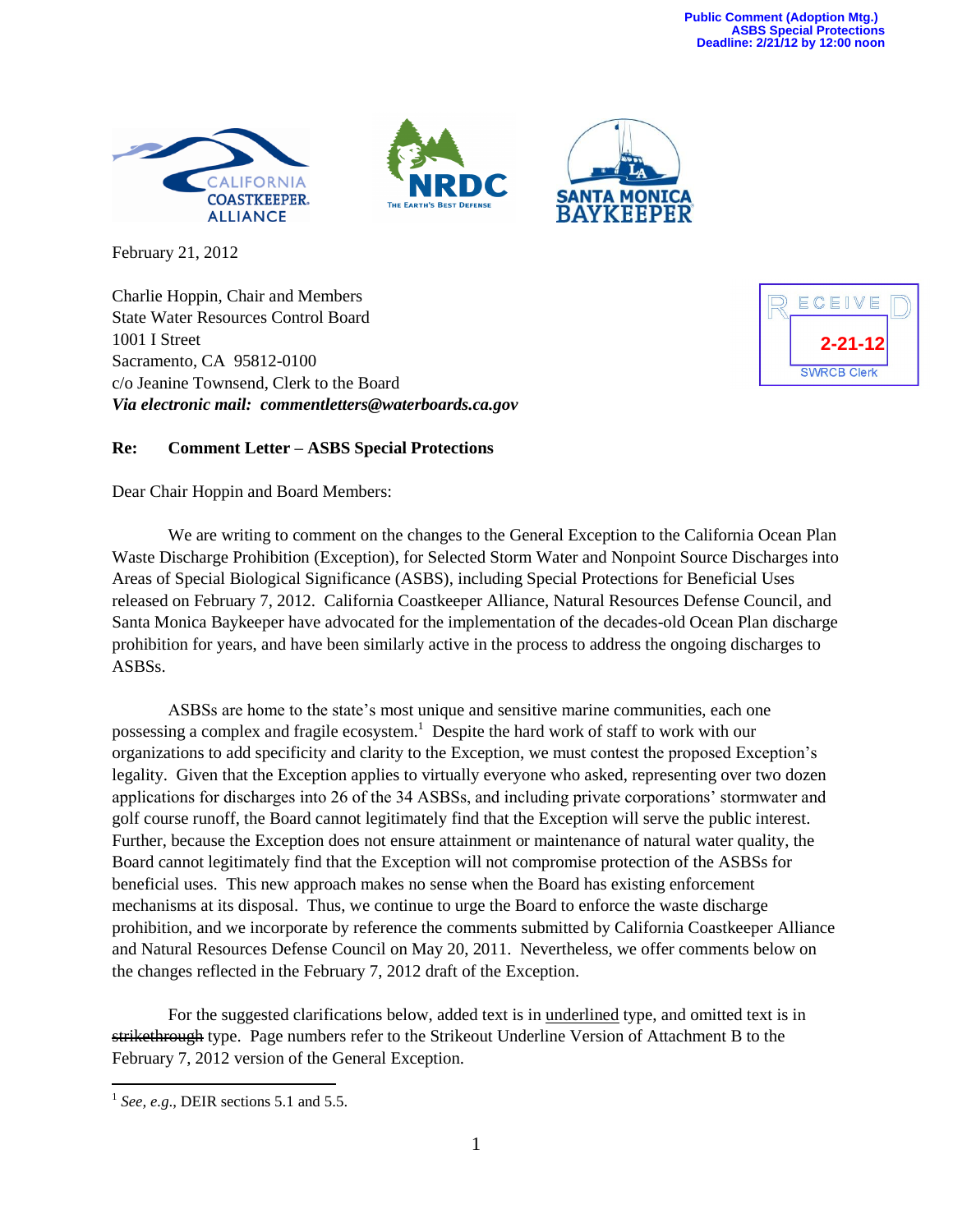# **Section I.A.2.f. on page 4**

We suggest a minor amendment to clarify that dischargers should not only *consider* LID practices as a course of first action in controlling stormwater runoff, but also to actually *use* LID practices where feasible.

**Amend last sentence as**: To control storm water runoff discharges (at the end-of-pipe) during a design storm, permittees must first consider, and use where technically feasible, using LID practices to infiltrate, use, or evapotranspirate storm water runoff on-site.

## **Section I.A.3.e on page 5**

We suggest that the Exception eliminate the comparison of post-storm receiving water quality testing to reference water quality data *and* pre-storm conditions. This is inconsistent with the Ocean Plan and the requirement that dischargers not alter natural water quality. The only appropriate standard is to compare post-storm water quality conditions to the reference water quality data, alone.

**Amend as**: Within four (4) years of the effective date of the Exception, all dischargers must comply with the requirement that their discharges into the affected ASBS maintain natural ocean water quality. If the initial results of post-storm receiving water quality testing indicate levels higher than the  $85<sup>th</sup>$  percentile threshold of reference water quality data and the pre-storm receiving water levels, then the discharger must re-sample the receiving water, pre- and post-storm. If after re-sampling the post-storm levels are still higher than the  $85<sup>th</sup>$  percentile threshold of reference water quality data, and the pre-storm receiving water levels, for any constituent, then natural ocean water quality is exceeded. See attached Flowchart.

### **Section I.A.3.f.2 on page 6**

We suggest a minor amendment to clarify that, to obtain an extension for lack of funding, government agencies must demonstrate that funding was unavailable or inadequate. This appears to be an oversight in subsection 2, as subsection 1 requires municipalities to demonstrate that funding is unavailable or inadequate.

**Amend as**: for other governmental agencies, a demonstration and documentation of a good faith effort to acquire funding through that agency's budgetary process, and that funding was unavailable or inadequate.

We also suggest a clarification to set a time limit on extensions for no longer than one year, with the opportunity to renew the extension.

**After A.3.f.2, add**: Extensions shall be granted for no longer than one year. If the circumstances above still exist when the extension expires, the discharger may apply for a continuation of the extension for up to one year.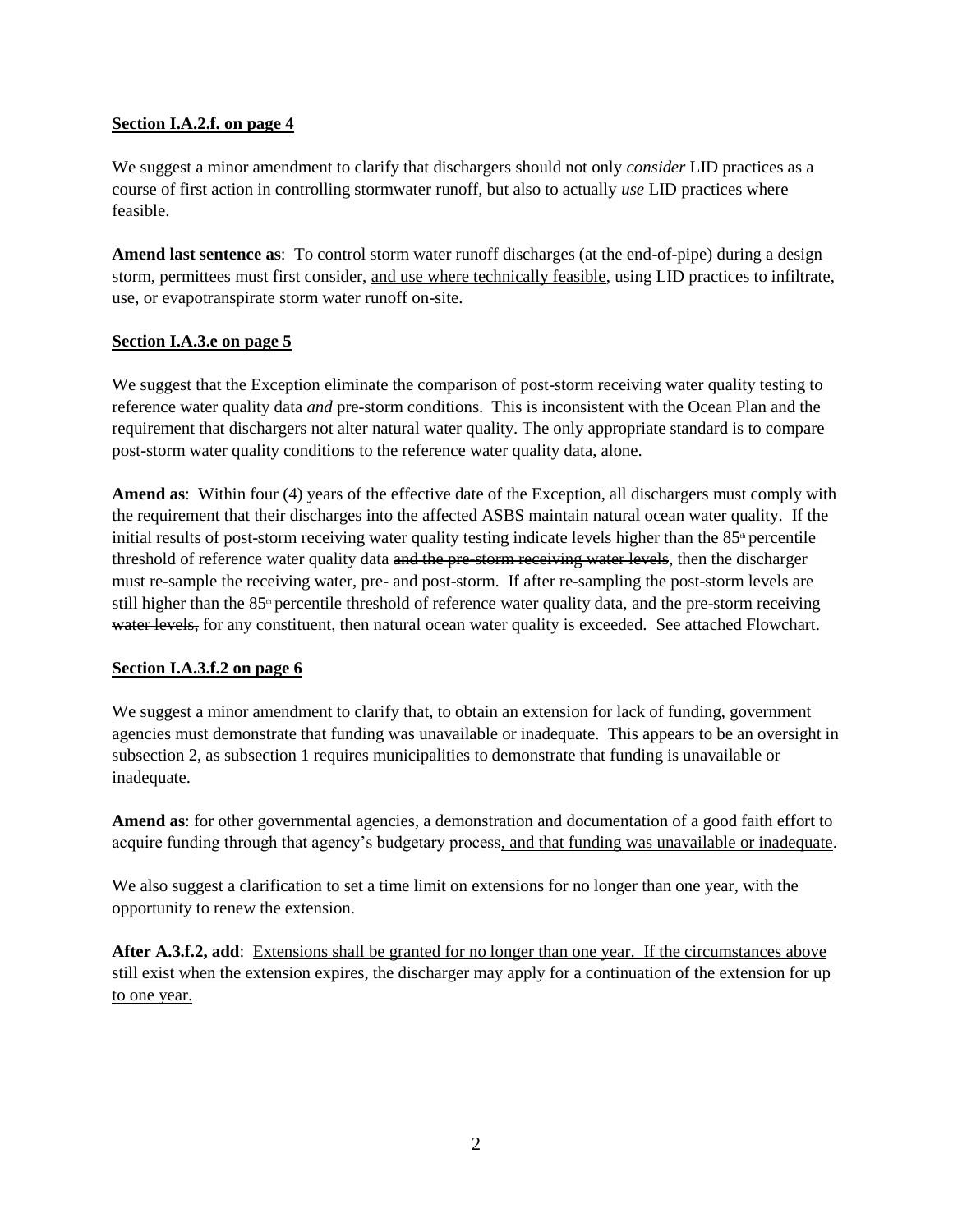# **Section I.B.2.b. on page 8**

It appears that the intent of Section B.2.b.(1) and (2) on page 8 is to require the same design storm criteria for non-point sources as the design storm criteria for point sources, which is listed on page 3. If so, the wording should be consistent between the two provisions.

## **Amend as**:

(1) Set as the Table B Instantaneous Maximum Water Quality Objectives in Chapter II of the Ocean Plan; or

(2) A 90% reduction in  $\frac{B_y \text{ reducing}}{B_y}$  pollutant loading during storm events, for the applicant's total discharges, by 90%.

# **Section I.B.3.f.2 on page 10**

We suggest a minor amendment to clarify that, to obtain an extension for lack of funding, government agencies must demonstrate that funding was unavailable or inadequate. This appears to be an oversight in subsection 2, as subsection 1 requires municipalities to demonstrate that funding is unavailable or inadequate.

**Amend as**: for other governmental agencies, a demonstration and documentation of a good faith effort to acquire funding through that agency's budgetary process, and that funding was unavailable or inadequate.

We also suggest a clarification to set a time limit on extensions for no longer than one year, with the opportunity to renew the extension.

After B.3.f.2, add: Extensions shall be granted for no longer than one year. If the circumstances above still exist when the extension expires, the discharger may apply for a continuation of the extension for up to one year.

### **Section III.E. on page 13**

The second paragraph contains a typo. There is no subsection d. or e. in Section E.

**Amend first sentence of paragraph two as**: If a discharger claims physical impossibility, it shall notify the Board in writing within thirty (30) days of the date that the discharger first knew of the event or circumstance that caused or would cause it to fail to meet the deadline in Section III.A.5. d. or e.

We suggest a minor amendment to clarify that, to obtain an extension for lack of funding, government agencies must demonstrate that funding was unavailable or inadequate. This appears to be an oversight in subsection 2, as subsection 1 requires a demonstration that funding is unavailable or inadequate.

**Amend as**: for governmental agencies, a demonstration and documentation of a good faith effort to acquire funding through that agency's budgetary process, and that funding was unavailable or inadequate.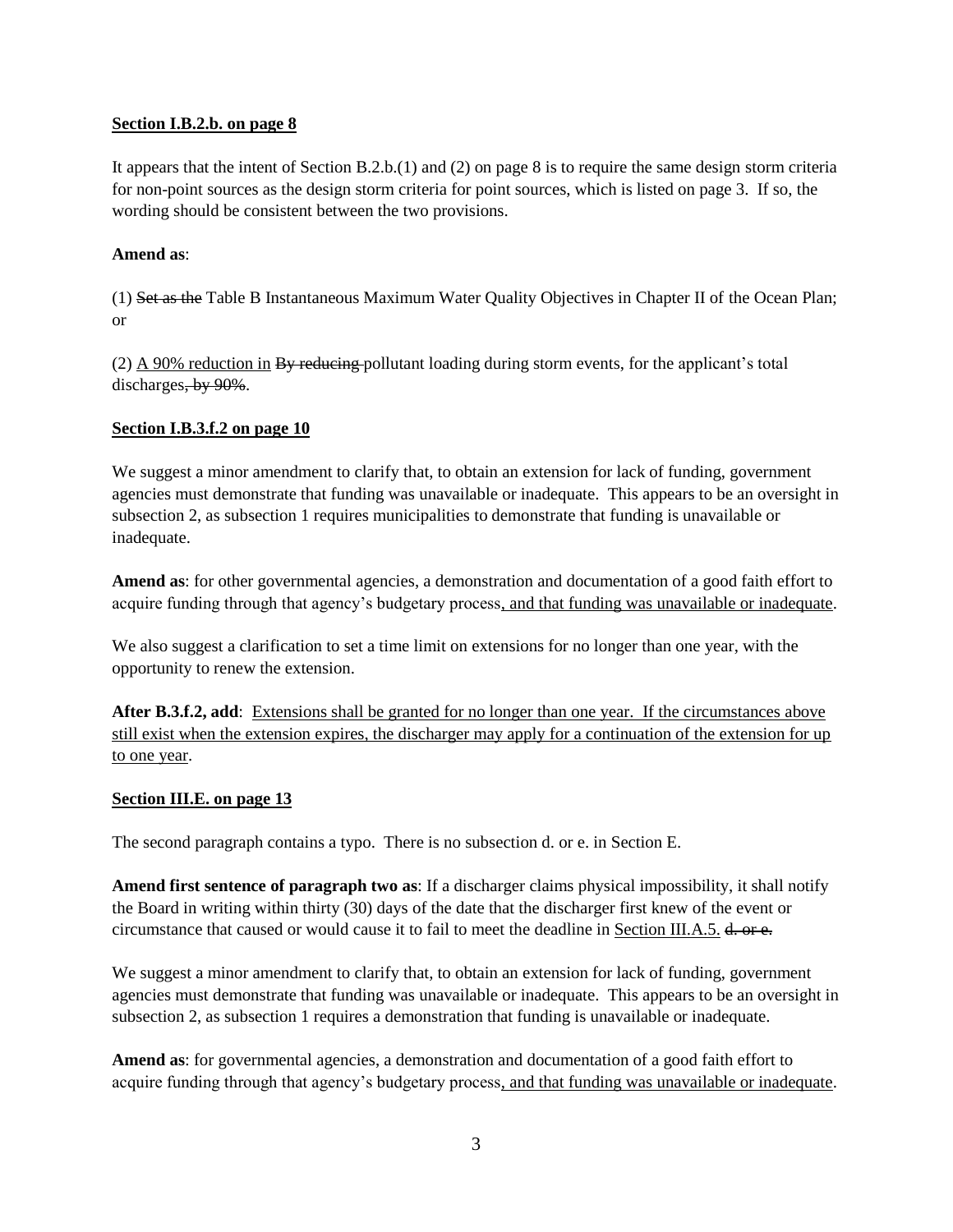We also suggest a clarification to set a time limit on extensions for no longer than six months, with the opportunity to renew the extension.

**After III.E.2., add**: Extensions shall be granted for no longer than six months. If the circumstances above still exist when the extension expires, the discharger may apply for a continuation of the extension for up to six months.

# **Section IV.A.3.a.(3) on page 14**

The Exception now includes a provision that if a discharger has no outfall greater than 36 inches, then it must analyze stormwater runoff from its largest outfall for Table B constituents and others. We agree that a discharger with no outfalls equal to or greater than 36 inches be required to monitor for these constituents. However, we believe that a requirement that only *one* larger outfall be monitored would, in circumstances of dischargers with many outfalls, not adequately protect ASBSs for beneficial uses. Accordingly, we suggest the following clarification:

**Amend as**: If an applicant has no outfall greater than 36 inches, then storm water runoff from the applicant's five largest outfalls shall be further analyzed during the same storm as receiving water samples for Ocean Plan Table B metals for protection of marine life, Ocean Plan polynuclear aromatic hydrocarbons (PAHs), current use pesticides (pyrethroids and OP pesticides), and nutrients (ammonia, nitrate and phosphates).

## **Section IV.B.2.a. on page 17**

We suggest that the Exception clarify with further specificity what is meant by "minimal" development, aside from simply stating it shall not be more than 10% development. Given that this approach seeks to characterize "natural" water quality, simply setting a threshold at 10% is insufficient; very low levels (less than 10%) of urban development can lead to watershed degradation.<sup>2</sup> Rather, the approach suggested below offers more specificity and guidance in order for staff and stakeholders to better find sites that truly represent natural water quality.

**Amend first sentence as**: Ocean reference areas shall be located at the drainages of flowing watersheds with minimal development (in no instance more than 10% development), shall be the best attainable in the region as established, in order of priority, by: (1) substantial data demonstrating that established water quality standards (concentration criteria and beneficial uses) are achieved at or near the discharge point to the ocean; or (2) the lowest presence of human-dominated land uses, including urbanization, agriculture (crop and/or pasture), grazing, and timber harvest. In the event that no watershed in a region meets the first criterion and has no more than 5 percent human-dominated lands uses by area, the reference watershed(s) shall be the nearest located in another region that meets the first or second criterion. Ocean

 $\overline{\phantom{a}}$ <sup>2</sup> See, e.g., U.S. Geologic Survey, Aquatic Life Declines at Early Stages of Urban Development (June 3, 2010), [http://www.usgs.gov/newsroom/article.asp?ID=2475;](http://www.usgs.gov/newsroom/article.asp?ID=2475) DeLuca, W.V. et al., Coastal urbanization and the integrity of estuarine waterbird communities: Threshold responses and the importance of scale, Biological Conservation 141 (2008) , 2669-2678; King, R.S. and M.E. Baker, An alternative view of ecological community thresholds and appropriate analyses for their detection, Ecological Applications doi:10.1890/10-0882.1; King, R.S. et al., How novel is too novel? Stream community thresholds at exceptionally low levels of catchment urbanization, Ecological Applications, 21(5), 2011, 1659–1678.